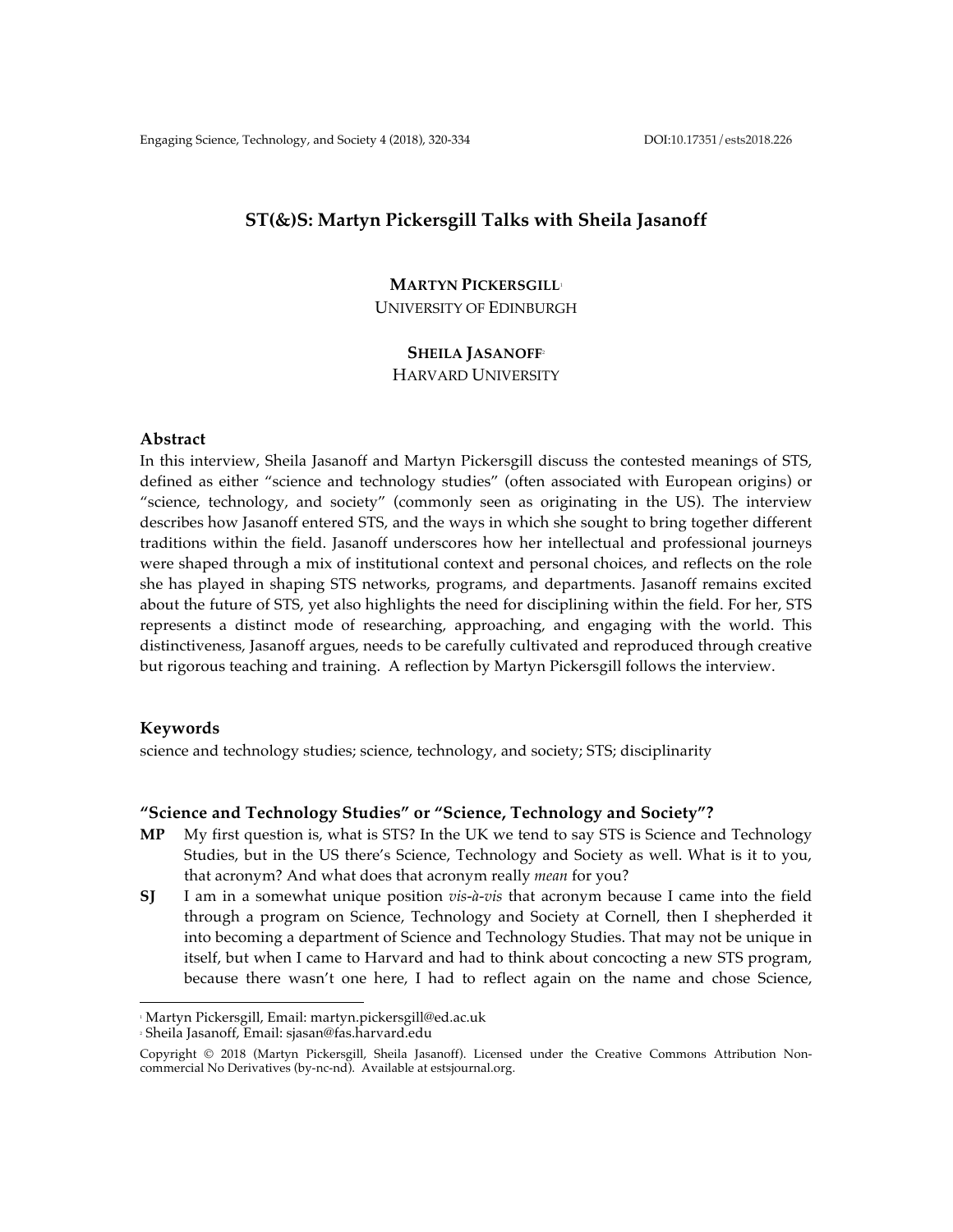Technology and Society, not Science and Technology Studies. For a long time I used to think, yes, of course names are important, but they're not *over*-important, and it's the practices that determine what you are really doing as a scholar. I still think that to some extent, but I have revised my views about the two STSs because I think that the two genealogies of STS *are* different, and taking that difference into account in a synthetic way creates the STS that I believe I stand for. So I want STS to be at one and the same time Science, Technology and Society *and* Science and Technology Studies. Science, Technology and Society came about in the US because of concerns that were coming out of society. Those concerns were fed in part by the anti-war movement of the 1960s, in part by environmental concerns, and in part by some of the big questions about technology and modernity. I have to say that US thinkers were not at the forefront in worrying about modernity as it relates to technological rationalism and all the things that German social theorists had been thinking about, and Foucault and French theory as well. American STS began instead with thinking about Rachel Carson and the environmental movement, and the military-industrial complex, and those kinds of issues, and also about identity politics, such as problems of race and gender in relation to science and technology. So the US played a major role in developing Science and Technology Studies in the directions of critical race theory, critical gender studies, and even critical legal studies, whereas on the European side the focal area of interest had much more to do with philosophical questions about what knowledge is and how it relates to materiality. Science and Technology Studies to some extent has taken science and technology as objects to look into in and of themselves, whereas Science, Technology and Society took science and technology as objects to study because of their interlinkages with the rest of the world. So, when I formed the STS department at Cornell, I tried very explicitly to draw these concerns together. Reaching out to Trevor Pinch was a unilateral decision--it was my choice pretty much, because STS there was nobody else there at the time to tell me what to do. *That* was part of an explicit attempt to bring the two sides of the Atlantic closer together. That we chose to name the Cornell department Science and Technology Studies had its own politics, which I'd be happy to tell you about, but to me it always meant bringing together two strands that I felt must be pursued simultaneously. These days I often say that STS is the field that reflects most profoundly on what it means for us to be scientific and technological civilizations, and that requires both thinking through where the specialness of science and technology lie, which is the Science and Technology Studies component, and what science and technology mean for the rest of the world, which is what the Science, Technology and Society part of STS has always covered. So for me it's not an "either/or," it's a "both/and," but I still think that putting society in there underlines what to me is the ultimate *raison d'être* of the field: it's not simply a re-description of science in our discipline's specialist language, it's also the vehicle through which we reflect on what it means to be rational societies, manufacturing societies, or inventive societies in particular ways.

**MP** And how did you first come to Science, Technology and Society?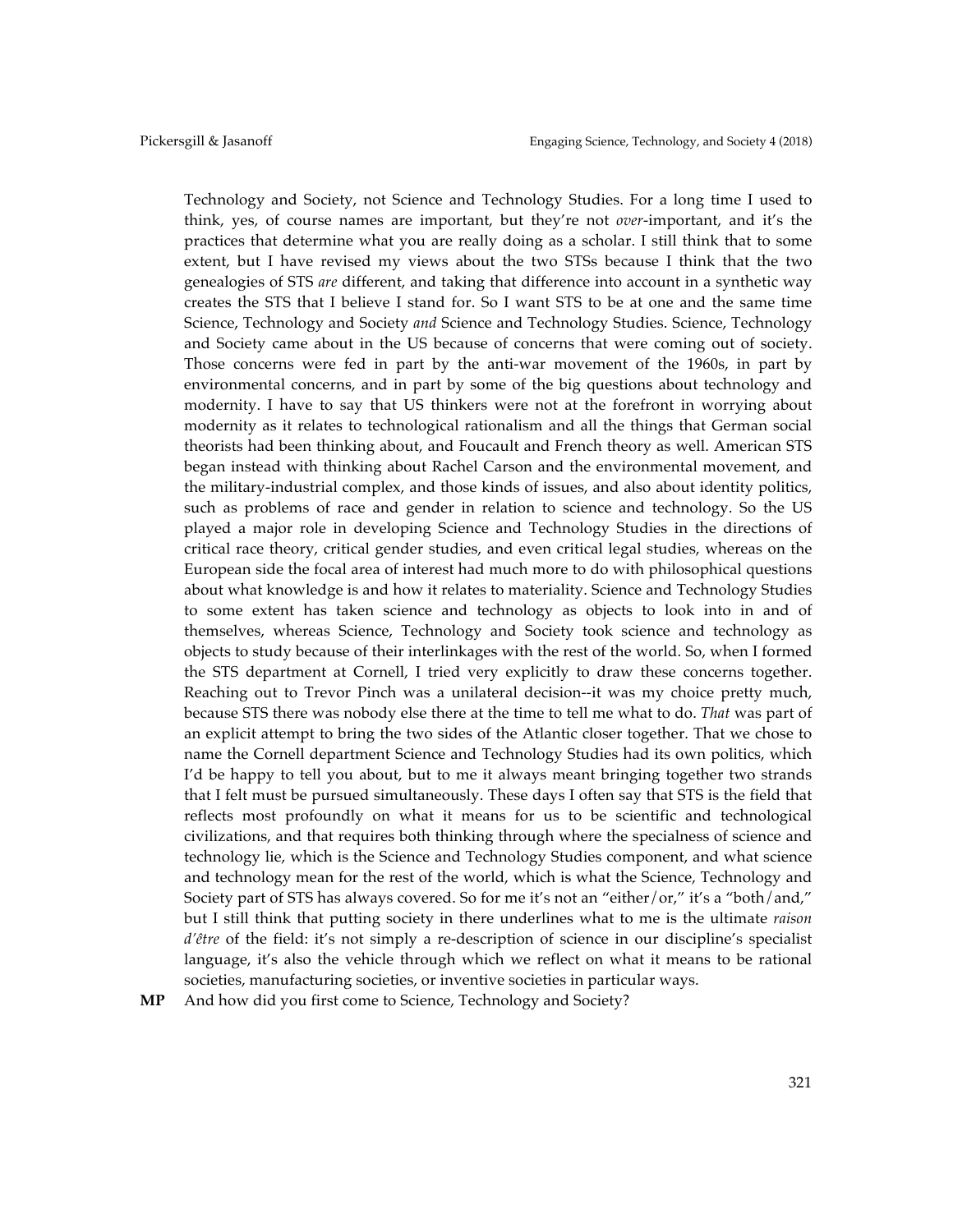**SJ** That's a tortuous story. I was trained in historical linguistics at the PhD level, but so is my husband and we confronted the two-career problem, the fact that we were not going to get equally challenging jobs in an arcane field. My historical linguistics dissertation was on the morphological history of Bengali, which was not exactly the most popular language taught in American academia. So, after a good deal of anguishing, the very same year that I finished my PhD I also entered law school, pretty much with the idea that this was a trade and I would pursue it professionally. We were stuck in Cambridge because of Jay's job at the time, he was teaching at Harvard as a junior faculty member. The family position about my going to law school was: well, it can't hurt. But by the time I graduated, it was clear that I was not interested in corporate law and never was going to practice it. And through a stroke of good fortune a law professor of mine basically opened the door into a tiny environmental law firm and I started practicing environmental law in Boston. But then the academic job market hit us anyway. Because of Jay's job we had to go to Cornell, to upstate New York, Ithaca, a very small town, with no possibility of practicing environmental law. In those days the practice-oriented people in Science, Technology and Society included people who were lawyers involved in environmental movements, and it turned out that one of the lawyers in my tiny firm––there were only three partners and me––knew Dorothy Nelkin because of her work on the anti-nuclear movement and other controversies. He gave me an introduction to her, and one of the things I did when I interviewed at Cornell in the spring of 1978 was go and talk to people in the STS Program. And they had a tiny amount of their original founding grant left to afford a half-time postdoc position for me. In the meantime, of course, I had to jump through hoops that I had never been trained for. I had to write a proposal for what I was going to do as a postdoc, and somebody I met here at Harvard suggested that I should propose to study the most recent of the major environmental laws that had been enacted, which was the Toxic Substances Control Act (TSCA). So I said for my project I'll look at the implementation of TSCA and it made sense given what I'd been doing as an environmental lawyer. Quite independently, three young men, all supported on soft money in the Cornell STS Program, had put together a proposal for NSF to look at the regulation of chemicals in Europe and the US. They had proposed France, Britain and the US as their comparison countries (two applicants were Americans and one of them knew French, the other was English). NSF sent the proposal back saying that they liked the idea of a comparative study but that this study needed legal expertise and it needed to include Germany and so they had to have somebody with German competence. So I, with a Harvard law degree and considerable amounts of German knowledge, was proposing to study chemicals, and these people were proposing to study chemicals with a mandate to bring in Germany and law. So the first thing that happened in my first year at Cornell was that I helped them re-write the proposal, and that essentially set me off on my entire subsequent career.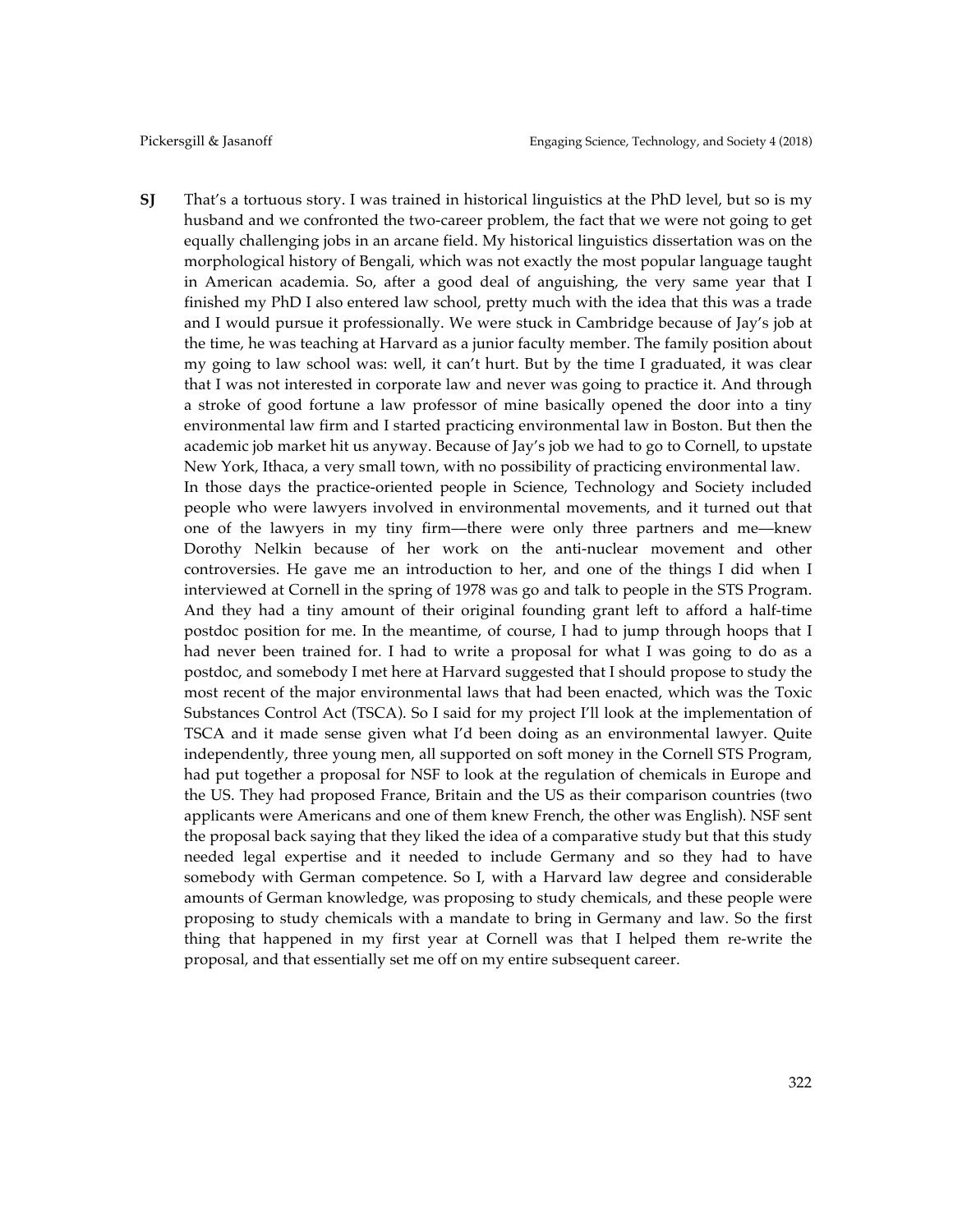### **How Things Happen**

- **MP** When you took over the department and you changed it from one STS to another STS, how common was that at the time?
- **SJ** It was then and now absolutely *sui generis*. There's been nothing like that and I don't think there ever will be anything quite like that. I didn't "take over" a department at all. What happened after I'd been at Cornell for ten years was that I became director of the STS Program––I did *assume* the directorship, not take it over. But Cornell had done something very strange already *vis-à-vis* me before that happened. In 1987 they had given me tenure without the benefit of a department. They had discovered that they didn't need a department to grant tenure, which I think is unusual in the statutes of universities; I don't know, it may not be as unusual as it seemed then. But they concocted an *ad hoc* process and gave me tenure, so I was a tenured professor in the Faculty of Arts and Sciences, but not in a department. Then, a year later when they asked me to direct the program, the director position was endowed, and I asked if I could in effect hire somebody into the position that I was vacating when moving into the endowed position. So, within the next couple of years, through various *ad hoc* means whose details I don't think you'll want to know, we became a small faculty of something like three senior professors who did not have lines in any department and one junior professor who did not have a line in a department, plus affiliates of various sorts whom I was able to bring together, but they were not the core of the program. I have to stress it was still a *program*, not a department, and one of the distinguishing features is that programs typically do not have lines of their own. So we were an anomaly in being a program that did have lines of our own. Then NSF called me to say that they were announcing a competition for a major grant for graduate training in STS, and I was able to put together a faculty of about a dozen people and apply for that grant. Six months later NSF called me, or at least the person who was running the program called me, and said, "Sheila, the bad news is that you're not getting this grant but the good news is that I've persuaded the biological sciences division head"––it was under him that the grant competition was happening––"that they should award one more and we want you to reapply." So we reapplied and the whole process ended up taking a couple of years but we got the second one of those big grants, which was approximately a million dollars. It was big money then, it still would be fairly big money, and on the strength of that and partly to cure the anomaly, Cornell went forward with a discussion that had already begun about whether to take this strange appendix (the STS Program) in the Provost's office and convert it into a full-fledged department. That discussion took another year––so in '88 I became director of the Program on Science, Technology and Society, and in 1991 we got this NSF training grant and the College of Arts and Sciences voted to convert the program into a department. Then we were something like, as I recall, 14 FTEs (full time equivalents), of whom six had positions wholly in the new department. The others had joint appointments and together we represented as I recall something like eight separate fields. So the nomenclature was the least of it. How to weld this odd group of people together: one civil engineer, one economist, three philosophers, of whom two were moral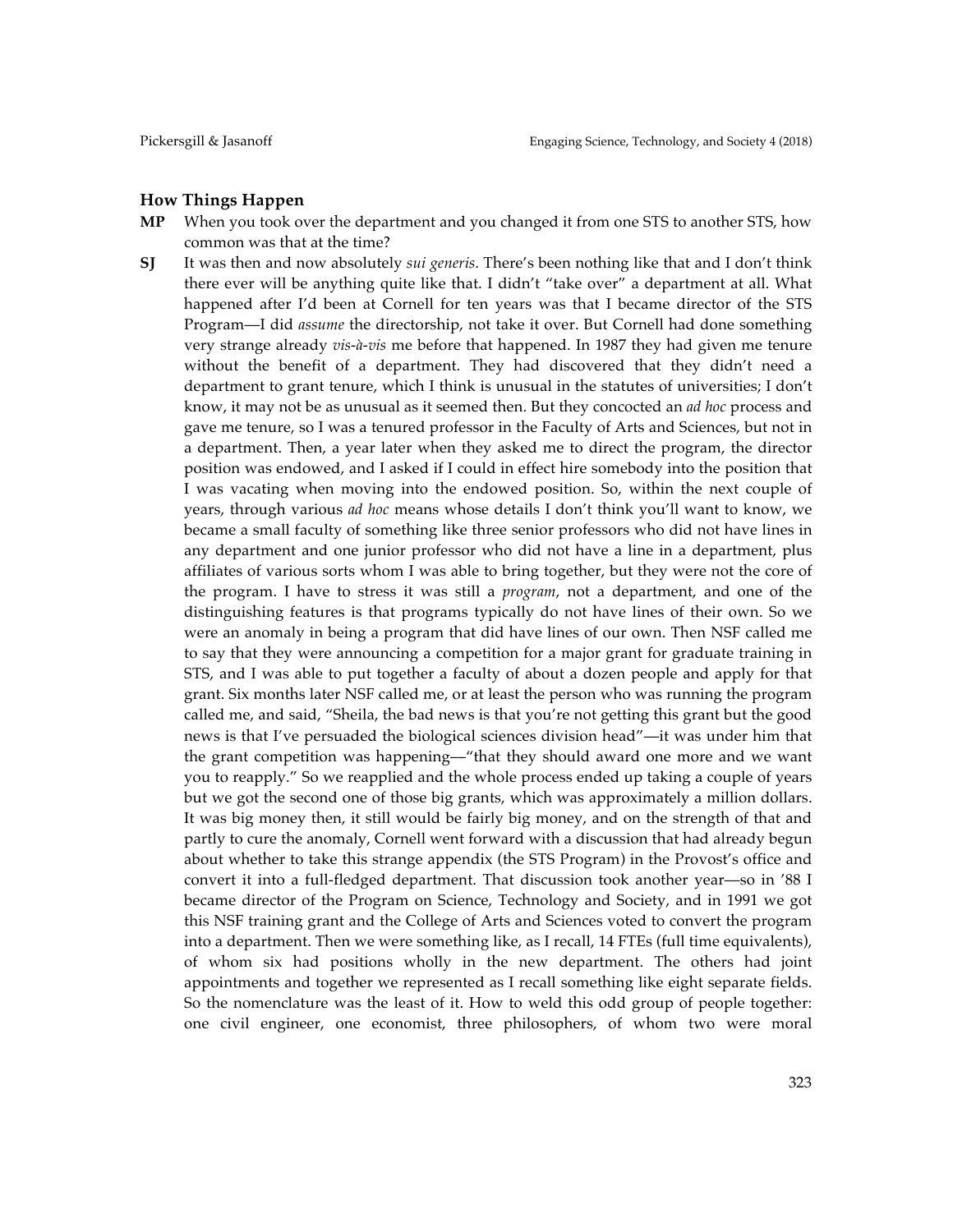philosophers and one was a philosopher of science, three or four historians, one biologist, one sociologist, and myself trained in law? How to take these people and build something that resembled a working intellectual faculty with some coherence––that was a far bigger challenge than deciding what to name the thing.

- **MP** How important was work going on in Europe to you at that time? Was there quite a separation between the US tradition of ST&S and what was largely but certainly not exclusively the European, particularly the UK, SSK kind of tradition?
- **SJ** Obviously it was very important because one of the people who was totally instrumental in making these transitions happen with me was Trevor Pinch who came straight out of the UK SSK tradition. I had already been working with Trevor for more than a couple of years. I had been working with him since around 1990 because I invited him to join the editorial board for the first––I think––serious handbook of STS. It's often called the second, but in some ways the first was not a first for the whole field. Trevor was one of the coeditors along with me and two other editors from Michigan State University. So I was deeply committed from the start to building that bridge between the American and the European traditions. I was not very well informed about the different flavors of European STS at the time, and they hadn't sorted themselves out so clearly either. In those days Harry Collins and the Bath school, they were talking to Bruno Latour and they were talking to the SCOT people. There was much more of a sense of unified mission on the other side of the Atlantic, which has since fragmented into various different kinds of things. And SSK itself was more prominent in relation to other approaches. ANT hadn't reared its head as the great dominant STS formation on the other side of the Atlantic as yet. But, nevertheless, if you look at the 1995 STS Handbook's table of contents you will see that it's quite inclusive where the authors were coming from. It's very much not an *American* Handbook of Science, Technology and Society but a serious attempt to grapple with a whole international field. I don't remember who all the authors were at this point, there may be an over-representation in some sense of the Anglophone world. Brian Wynne wrote the chapter on public understanding of science, Steve Yearley wrote the chapter on environment, Malcolm Ashmore wrote one on new literary forms in STS, so there was quite a heavy sprinkling of people from the UK, and possibly a little less so of the total continental presence. But I genuinely think at that time the continental traditions had not crystallized to quite the same extent as they have since. It was meant to be the handbook of the field on both sides of the Atlantic. There's no question whatsoever that that was the intent.

## **Disciplining STS**

- **MP** When did STS become a field to you?
- **SJ** There's some who would say it hasn't become a field yet, so when will it become a field is still the question for them. You know how genealogies are, you can point at the US Declaration of Independence and say that's when America came into being, but you might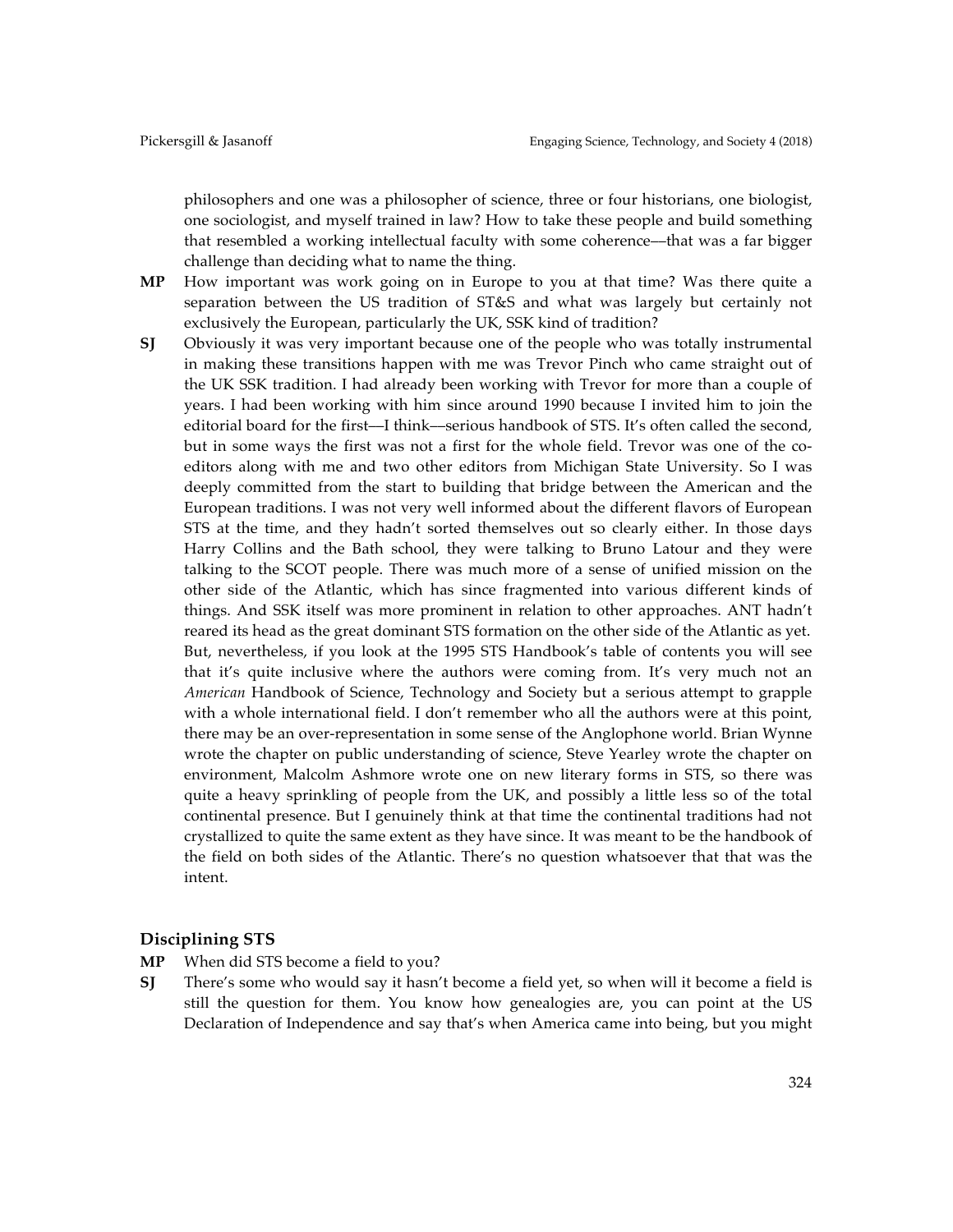also say that it didn't really come into being until post-civil war reconstruction because most of the nation's citizens, a large group of its citizens, were not yet enfranchized, or not until still later when women got the vote. And when does the US become the US of the fifty states? So, on that analogy, I think a good field is always a field in the making, and I would sooner say it became a field in this broad period than at a particular date or a particular event. 1976 is the formation date for 4S (Society for Social Studies of Science). That's when people started getting a feeling that there is a thing here that is somehow separate from the other science and technology oriented professional societies, so it's an important date. Clearly the creation of STS programs has been rising in significance. At one time the Science Studies Unit was the only thing of its kind in Britain, but the Science Studies Unit has gone through various metamorphoses and you're celebrating your  $50<sup>th</sup>$ anniversary in 2016, but not as the same thing. I would say that this century has seen a growth spurt. Another way to look at it is countries coming on board with STS societies of their own, and that has definitely been on the upswing in the last decade. I would say the initial formation in the 1970s, with developments like David Bloor and the Strong Program and the Science Studies Unit, was very important. By the way, the person at NSF who was so eager to fund these graduate training programs was very much looking to the Science Studies Unit as his model. That's a little detail that not many other people could supply you with. And there was a very specific idea of what retraining in STS would mean: it was about taking scientists and engineers and getting them to think about the social implications of science and technology, as opposed to today's full-blown version, holding that it doesn't matter what feeder field you come from, it's the topic that unites you. So the mid-70s was a sort of formation period, and the early 1990s as a peak of consolidation, and then the 2000s as a period of global diffusion. But global diffusion also means a kind of fragmentation because the initial question you asked––is it Society or is it Studies––has never gone away. And because certain frameworks are stronger now, like ANT, the dispersal of STS into other disciplines has had a reverse impact on what the field of STS actually is. So I think, ironically, more so than many other fields, we're victims of our own success, because lots and lots of people around the world today think they know what STS is, that is, they have some sense of what the abbreviation means, they even hire people with that training, but there hasn't been a comparable reflective synthesis, an ongoing synthesis within the field itself, about what we're supposed to mean to ourselves.

- **MP** How important do you think it is to do that?
- **SJ** I think it's terribly important if we want space in academia. People can disagree about this, certainly there are vehement voices in academia that say, just as at one point there was need for Women's Studies because women had been ignored, so at one time there was need for Science and Technology Studies because science and technology had been ignored. But today, look at any Anthropology department and they're doing anthropology of science and anthropology of medicine; look at many History departments and they're doing those same things historically; and look at philosophy, there's always been philosophy of science and philosophy of technology, but they're also taking new ideas on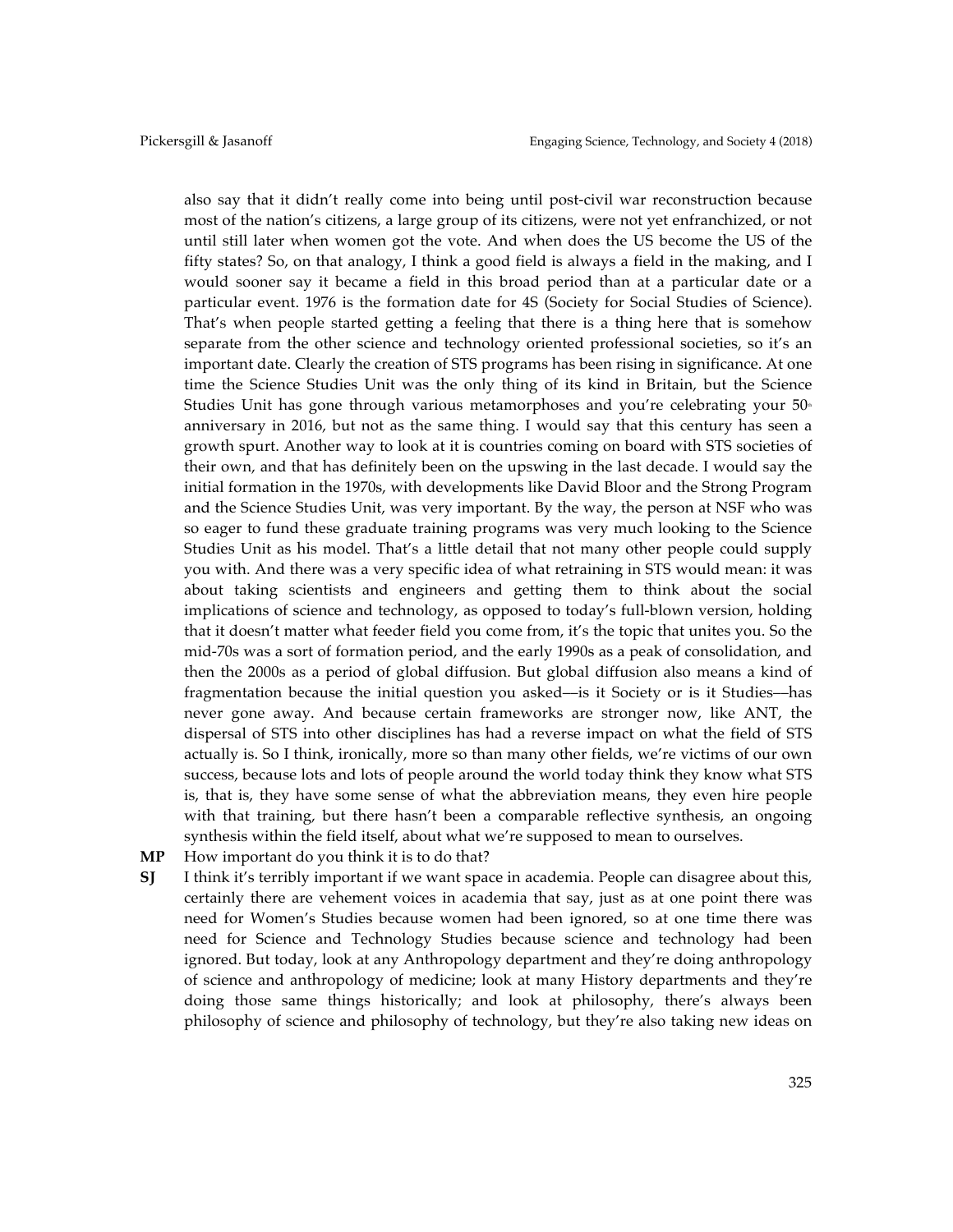board, they're taking the new materiality on board, etc., so why do we need a designated thing called STS? You self-proclaimed STS-ers were a catalyst, and it was important and interesting when you did it, but now the disciplines are mature enough to be taking all this on board for themselves. I am a firm believer that this is not the case, but I'm not sure how many of my colleagues would put themselves on the line and agree with me in that respect. The reason I think that's not the case is multifold. One is that, experientially, you can show that people who are interested in knowledge and ideas, and for that matter in artifacts and materiality, in the classical disciplines tend to be marginalized and left to their own devices. Those are not the kinds of people that get hired when mainstream disciplines conduct their searches. You mentioned that you were going to Montreal. I was just there myself, but the Sociology Department at McGill is if anything diverging more and more from taking up sociology of knowledge as a central object of study, let alone something as specialized as sociology of medicine *per se*. So I don't think that the classical disciplines, which already have a focal thing that they think they study, are going to blend science and technology adequately into that focal subject. If you think that your subject is culture or chronology or social organization or financial exchanges and so on, then anthropology and history, sociology and economics, are not going to turn around suddenly and say we will put your topic—knowledge—at the center of our attention. So, if you think that science, technology, and knowledge are important enough for scholarly attention, where are you going to study those? Probably not in those older disciplinary structures. And related to that is a second consideration: STS is a field that has huge relevance for the cadres of people *doing* science and technology, and not just people studying it. We know that the Arts are to some extent in disarray, and most computer science students may not be interested in taking a course in the history of western civilization unless they're forced to. But they *would* take sociology of computer science or an STS course on the ethical, legal and social aspects of computer science, effectively delivered, if it enables them to understand some of their core preoccupations better. For instance, modeling: they may wish to understand some of the kinds of insights that STS scholars have come up with on the very idea of modeling. Many scientifically trained people eventually want to have careers not at the bench but out in the world, and for them again STS is a pragmatically more promising way of learning about the world they will encounter than trying to pick up dribs and drabs from an anthropology of culture course here, or a history of wars that did something with military technology there. And then, last but not least, I think over 30 years we have evolved our own methods and our own theoretical questions which are not the property of other fields. I've done more work elaborating the idea of coproduction than just about anyone else, and that word is now circulating fairly widely. People may misunderstand it or apply it in ways I would not, but nevertheless it's an example of a particular way of thinking about the world that came out of our desire to explain certain kinds of things. Similarly, I edited a book together with Sang-Hyun Kim on sociotechnical imaginaries and people are already using that concept quite widely. There's a little diagnostic. People in political theory came up with the idea of imaginaries, people in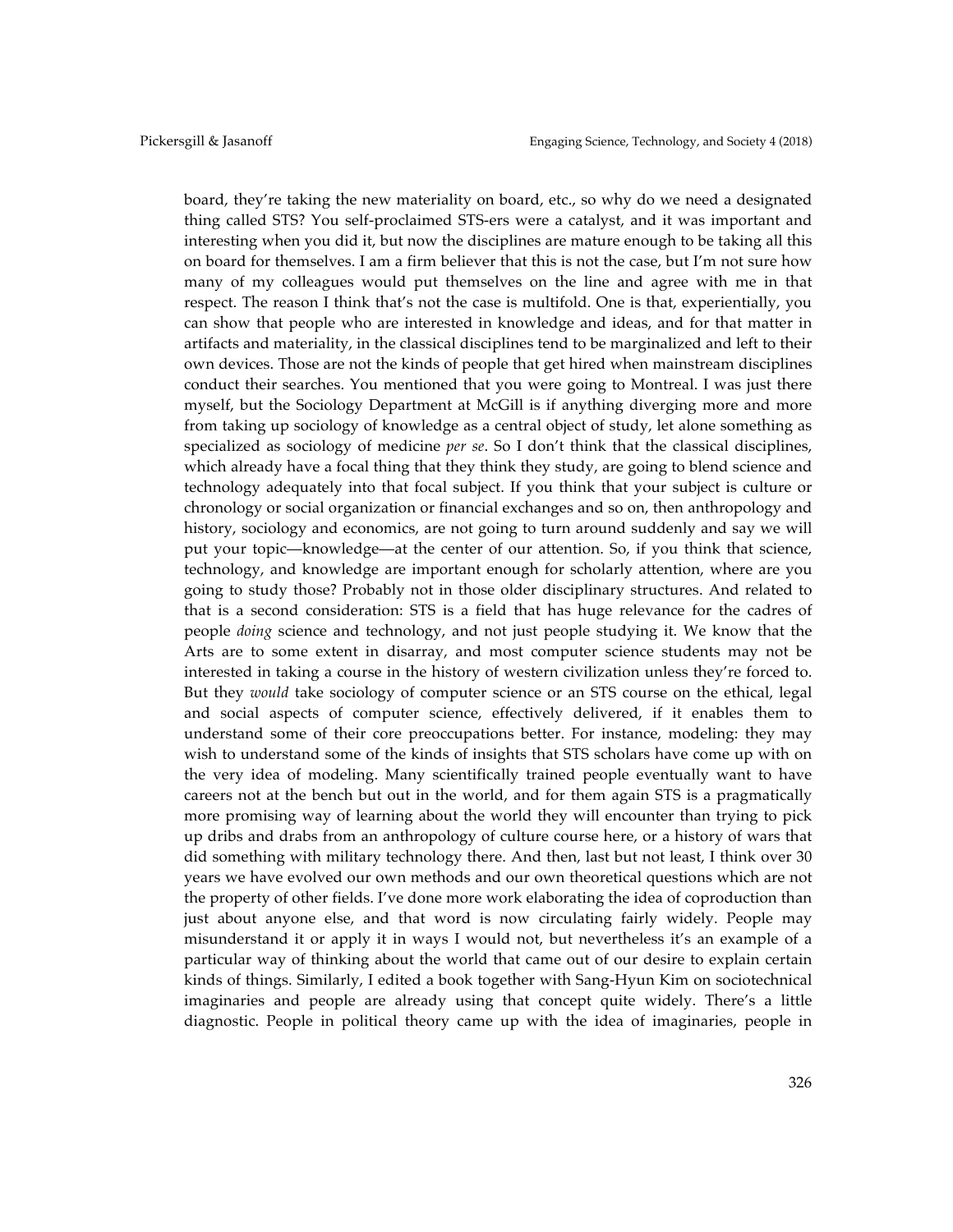anthropology came up with the idea of imaginaries, but if you look at the classical texts in which imaginaries are discussed, these are projections of societies into futures with little or no place for science and technology. It's extraordinary: Benedict Anderson doesn't talk about science and technology, Charles Taylor doesn't talk about science and technology, Arjun Appadurai doesn't talk about science and technology. But how can modern societies have imaginaries about the future these days without science and technology? I think sociotechnical imaginaries will in fact take hold with a lot of people because they'll see instantly that, yes, there's some purchase to be gained through using this concept, but I wouldn't have thought of it in 1978 when I was transitioning from being a lawyer to being someone in a soft-money funded STS program. These are things that I've stumbled on, helped coalesce, found names for, developed in my own thinking and writing, and taught to others because I've been sitting together with other scholars who have these same interests in science and technology as objects of study. So I do recognize that in the passion and degree of my commitment to STS as a field of its own, I'm not alone. But I may be in a minority, maybe even in relation to the majority of my own field. However, that does not dilute my commitment and I really don't think that there's a different way to do the kind of critical reflection on society that I think is needed.

#### **Multiplying Questions and Connections**

- **MP** Thinking about STS as a discipline, how would you like to see it evolve in the future?
- **SJ** I think we have to pay lots more attention to training, and I think we have to train people to be intellectually generous and charitable. You may remember from your own time here my fondness for the term "epistemic charity." I think that STS scholars are suffering from the problem of inadequate specialization and hyper-specialization at one and the same time. I think that we have to take a position about our field that recognizes both the heterogeneity within it and the connections outside of it. Heterogeneity within means that you should not decide prematurely that STS is SSK or STS is SCOT or whatever, but you should recognize, as you would in a proper historiography course for instance, that there are many different ways to ask foundational questions about science and technology: what they are, how they sit next to each other, and so on. I don't think that people should be recognized today as STS scholars unless they understand something about the literature in our field, and the history of the field's development, which means good training to me. But at the same time I think that STS would be an impoverished field if we didn't acknowledge our connections to neighboring fields. Most STS scholars don't feel that they have things to say about neoliberalism or justice or equality, or most of those core normative questions about why winners should win and why losers should lose. Even when our community studies something like economics, we tend to get fixated on the instruments and not on the very existence of the market as a form of social organization and what that means for societies that depend on markets. So I would love to see an STS that is broadly cognizant of itself as a humanistic and social scientific field that respects its own traditions enough to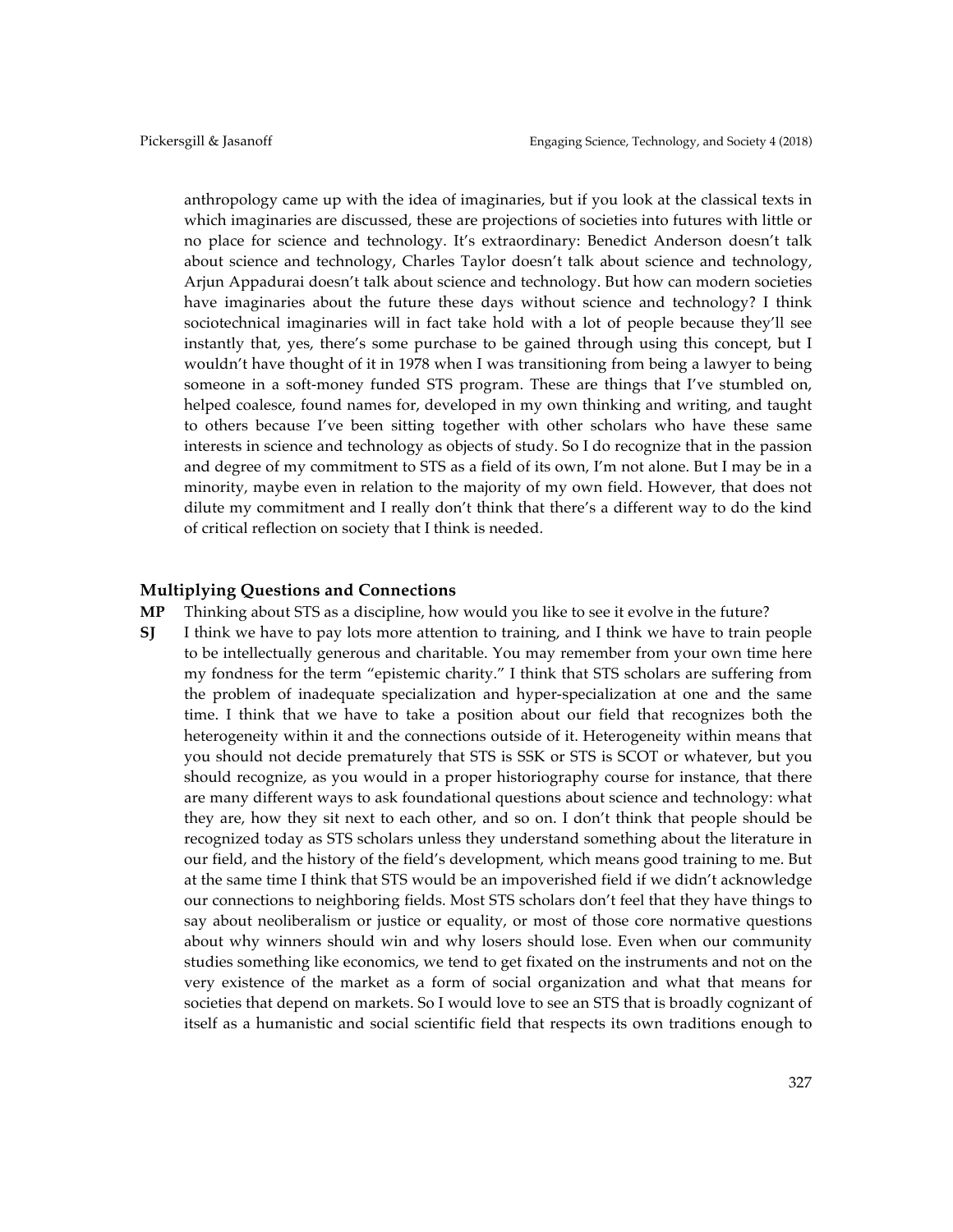offer people full-blooded introductions to our own genealogies. And then departments, if there were those, and programs, if there were those, might all still be inflected differently. There's nothing wrong in my mind with, say, Edinburgh emerging as the central place to study financial instruments because that's a specialty there, and people have developed it there, and some other place might be focusing on gender instead and yet some other place might be studying development. But there should be a commonality of training so that when people meet each other they recognize, even without the hand signal, that they belong to the same intellectual crowd. This is why I built the Science and Democracy Network (SDN). I say built, but that sounds far too intentional. I don't think it came about by intention in that sense. I started it in 2002 by inviting about three dozen friends and colleagues. Today the membership is something like ten times that many and it could grow to a thousand if we let it. The SDNers recognize each other, there's a mutual recognition that there are not just concepts we use in common, but also the kinds of questions that people ask. They see that there's an intellectual center of gravity, a place that people are pulled to. As you know all our meetings are plenary and people very happily sit through each other's talks and feel they can comment on any, and it's not topically defined and it's not defined by period. It's really defined by the kinds of questions that people are asking. I think that SDN should be one heavy strand in STS writ large. I don't have any desire to colonize the whole field, in fact my hope would be that STS would be vibrant in the way that big, inclusive fields are, like history. Our territory is the biggest there is, so there's no reason why we shouldn't have an equal richness of types of programs and specialties within. But there should be this sort of core, which by now I think includes, above all, the history of our own field and a respectful understanding of where its components come from and the strengths and weaknesses of those components – what kinds of critiques have been raised. People are forgetting for instance debates between Langdon Winner and SCOT, but those are part of our field. Today if we want to talk about something like trading stocks or climate modeling as a technology, we should still understand something about why people thought black boxes were important or not and why they opened them up or not. I would like to see STS go more in the direction of the disciplines but in the way that I think of disciplines, that they get their strength as much from internal conversations, not monolithic coherence, as they do from conversations outside, learning how other people are approaching our questions. To some extent "knowledge society" is a term sociologists use but they may not be querying knowledge in the same way that an STS scholar would.

**MP** You mentioned as well about the distinctiveness of STS methods, and that's often a debate, certainly in the UK, about "what is an STS method?" So, what *is* an STS method?!

**SJ** Couldn't any social science ask that question? First of all, there are debates about quantitative versus qualitative methods in our field, as in any others, and there are debates about interpretive versus empirical methods in our field as much as in any others. I do think there are by now some core STS methods. Both lab studies and controversy studies are particular things that we do in particular ways. The idea of the controversy as entailing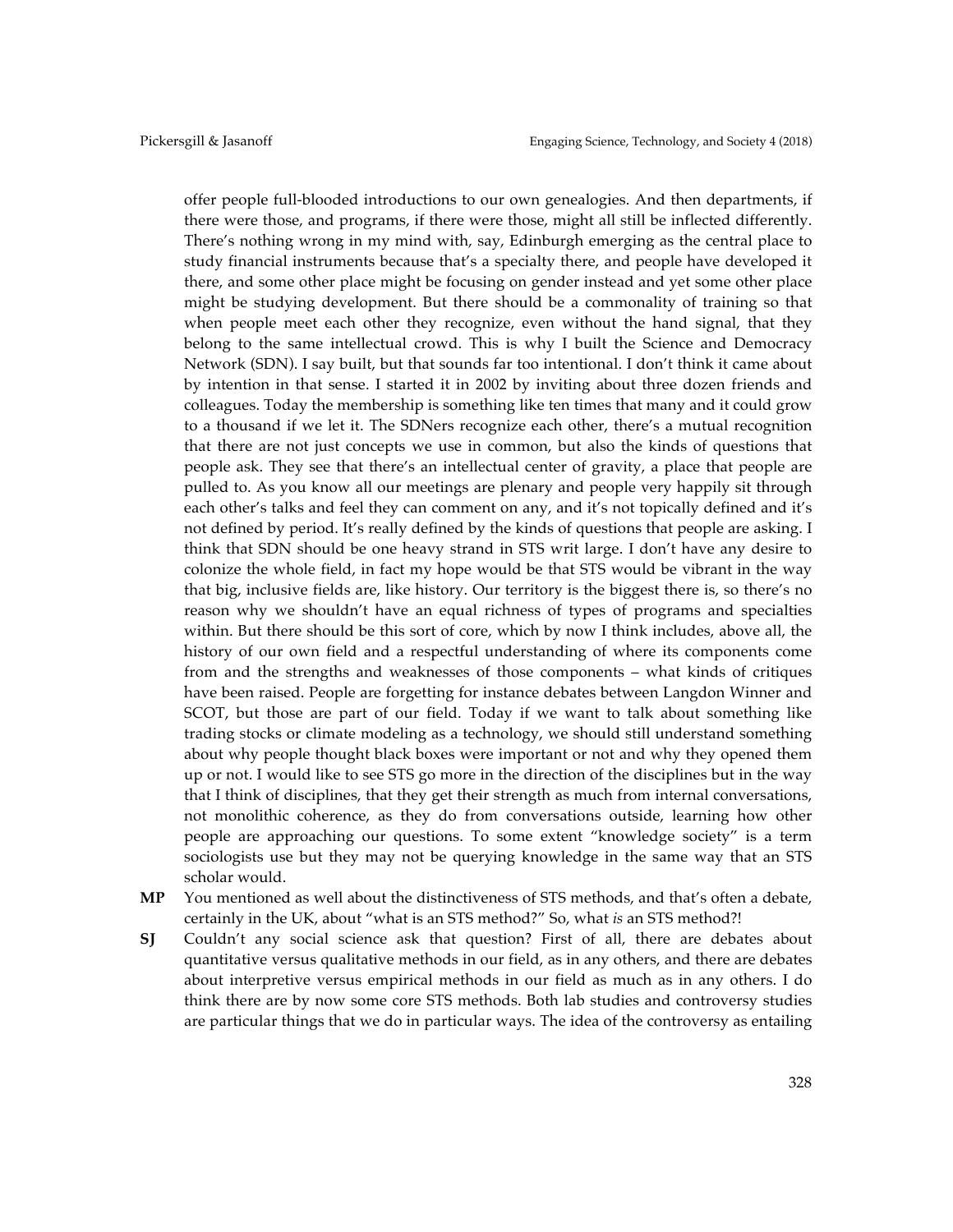methodological relativism or methodological agnosticism is I think ours, and to that degree the strong program survives. I think ideas of symmetry and reflexivity, which are part of our meta-theoretical repertoire, or rather meta-methodological repertoire, those are particular to us. I think coproduction offers a number of, not methods *per se*, but methodological entry points about when we look and what kinds of things we look at, and I think it goes beyond controversy studies. So I say in the coproduction chapter in *States of Knowledge* that one should look at moments of destabilization and re-stabilization, emergence, and controversy, so for me controversy is a subsidiary part of the coproductionist repertoire of where and when we should look. Of course historians would say they look at emergence, but we look at emergence of knowledge cultures and artifactual cultures, and that's a somewhat different thing. We claim that at those moments the kinds of things historians might look at, like the post-colonial identity or something like that, would also include knowledge and information, and those would be implicated in our studies. But we would do such studies with a different eye to the kinds of materials we would look at for instance. So I think these methods prescriptions also translate into how you, as an STS scholar, should go to an archive, what you might think about the limits of the archive, how you might conduct interviews, with whom you would conduct interviews, and so forth. If you're going to be truly symmetrical then it has enormous ramifications for, say, an interview strategy. And then also on the coproductionist theme, I say that we should look at an amalgamation of representations and discourses and institutions and identities, and I think that is a methodological prescription. If you follow Foucault you might look at discourse, or if you follow Latour you might look at representation, or if you are schooled in any number of critical studies you might look at identities. Many people in STS are not looking concurrently at the institutions through which those other things get refracted, so I think it's an STS method to say, "Sorry, no, you've got to look at all these things together." I would like future STS scholars to get that into their bones and have the courage of their convictions and not be deluded by the demonstration or the assertion that other people are doing this too, so what's special in it for you? Specialness I think is better thought of as topographical, not that you're sitting on an island and nobody else is doing what you're doing, but there is a peak you've attained from which you can see some things others can't. In fact, I don't think that knowledge is exciting if you think of yourself as sitting inside your little cave or silo. It's in these kinds of fluid conversations with other ways of seeing that knowledge acquires meaning. So I can point out, and I often do when I'm teaching my students, here is an STS way of asking this question, which is often not the same as when somebody else is asking it. And one can develop that sort of thing, a sensibility about it, without saying, "I am doing something wholly different from what you guys are doing all the time." Nevertheless I would reiterate that certain kinds of things, like the focus on controversies or particular sites, that is methodological and it's much more ours than other people's.

**MP** Thank you.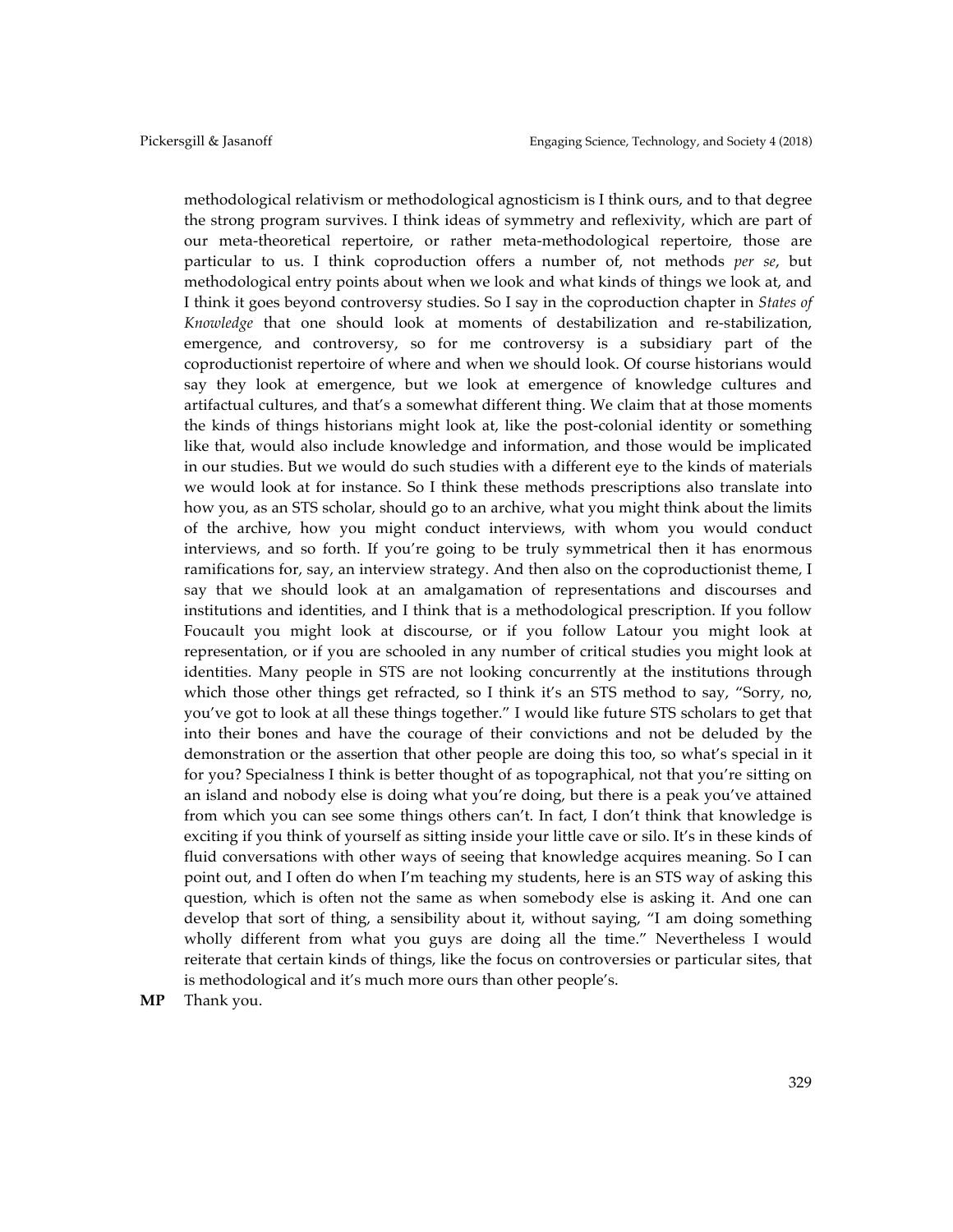## **ST(&)S**

#### **BY MARTYN PICKERSGILL**

One morning in February 2015, I trudged through snow, ice, and eerily empty streets to Sheila Jasanoff's house in Cambridge, MA. Massachusetts was experiencing blizzard after blizzard; flights were being cancelled, Harvard was closed. Nevertheless, Jasanoff was still having a busy day. When I arrived at her home, she was concluding preparation for a Skype conference that would take place shortly after I departed. I kicked the snow of my boots and we sat in her kitchen. We drank hot tea. I thawed out. We chatted.

#### **Building Things**

Jasanoff is known for many things, and one of those is being a builder (even if she sees this as too "intentional" a word for some of the initiatives she has developed). As she reflects, upon arriving at Harvard in 1998 she "had to think about concocting a new STS program because there wasn't one here." Today, Harvard has a vibrant Program in Science, Technology and Society, based in the John F. Kennedy School of Government and directed by Jasanoff. It offers a Secondary Field in STS for doctoral students in the Graduate School of Arts and Sciences, and hosts visiting graduate students and postdoctoral researchers from all over the world.

The building of networks, centers, and disciplines is a key theme running through my interview with Jasanoff. It's striking how much the narrative resonates with tales told by STS scholars themselves when articulating the social dimensions of knowledge-production in other fields. Central to Jasanoff's career––and the research that positions within prestigious universities both enable and depend upon––has been a particular choreography of institutional, financial, epistemic, and collegial support. As the interview shows, the position of choreographer and choreographed are not always "either/or"; in general, they are rather more ambiguously (and sometimes ambivalently) "both/and."

These are the terms used by Jasanoff to discuss her take on the (on-going) question of what "STS" stands for. She describes how "science, technology and society in the US came about because of concerns that were coming out of society"––about war and the environment, for example. It was ostensibly this tradition of STS that first met Jasanoff upon her initial postdoctoral appointment at Cornell. Yet, her interests and engagement with STS as "science and technology studies"––which Jasanoff sees as "to some extent [taking] science and technology as objects of study to look into"––has also long been clear. A movement between "the two STSs" is a hallmark of her scholarship. As she puts it: "I wanted to be at one and the same time science, technology, and society, and science and technology studies." Acting as a nexus point between approaches, Jasanoff's work has facilitated the flourishing of both traditions.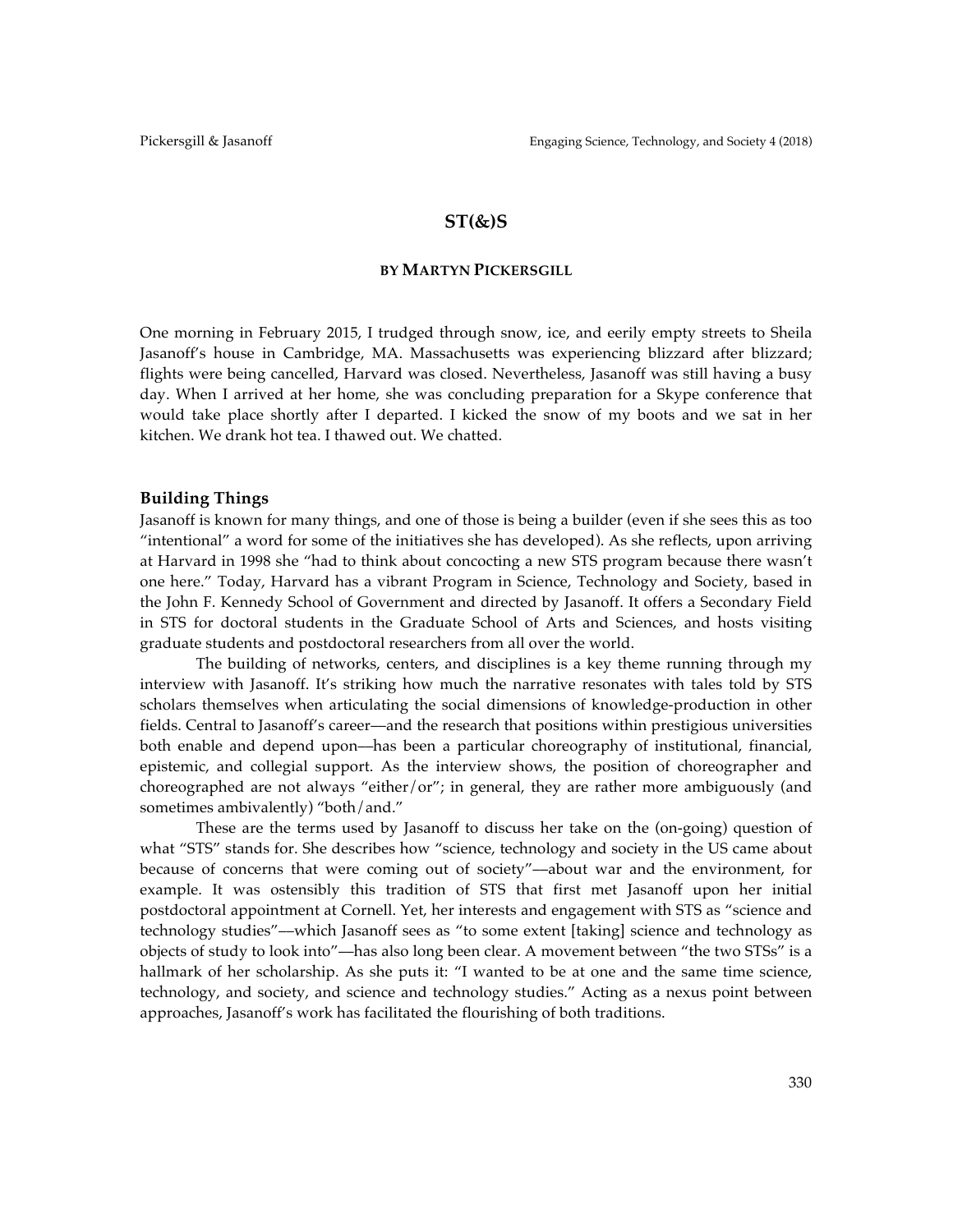## **Entwining Approaches**

Jasanoff's experiences at Cornell exemplify the processes of reciprocal constitution by which careers, scholars, centers, and disciplines come into being. She speaks of the serendipity of arriving into an institution at a time when her own expertise and that of colleagues could be brought together fruitfully to make a research problem "doable" (Fujimura 1987). Over time, through a combination of hard work, intellectual ambition, social relationships, institutional support, and "various *ad hoc* means," Jasanoff contributed in key ways to building STS at Cornell. In 1991, a one million dollar training grant from the US National Science Foundation helped to elaborate this infrastructure, when the "College of Arts and Sciences voted to convert the program into a department." Building a department of STS, of course, also played an important role in shaping the field per se.

These days it seems that homes for STS within universities nearly always include elements of each of the "two STSs"––whether they and their associated scholarship be formally called "science, technology, and society" (associated more with the US), or "science and technology studies" (generally connected to European approaches). Given her own intellectual orientations, engineering rapprochements between diverse communities in STS has long been important to Jasanoff. When reflecting on her position as an editor of the *Handbook of Science and Technology Studies* (Jasanoff et al. 1995), she notes: "I was committed from the start to building that bridge between the American and the European" variants of  $ST(\&)S$ .

Of course, a range of approaches proliferated within each of these traditions. In the UK, for instance, research in the sociology of scientific knowledge (SSK) was developing in Edinburgh and elsewhere, while the Radical Science Movement in London and beyond was proceeding with urgency (Edge 1995). Bringing these different kinds of perspectives (and their historiographies) together still feels important. For Jasanoff, "STS is the field that reflects most profoundly on what it means for us to be scientific and technological civilizations." This "requires both thinking through where the specialness of science and technology lie" *and* "what science and technology mean for the rest of the world." Such an intellectual project requires constant movement with and through other disciplinary and discursive spheres, even as positions and styles within STS scholarship are developed and refined.

#### **Disciplining STS**

I remarked above that Jasanoff was having a busy day when we met. Despite the weather, this wasn't a surprise. Productivity, pace, and performance have, increasingly, come to be taken-forgranted (if sometimes resisted) features of academic life (Müller 2014)––and Jasanoff is a particularly busy person. At the same time, she is notable for making significant space for intellectual exchange, perhaps especially with scholars early in their careers. This includes through the international Science and Democracy Network (SDN), as well as the Harvard STS Program.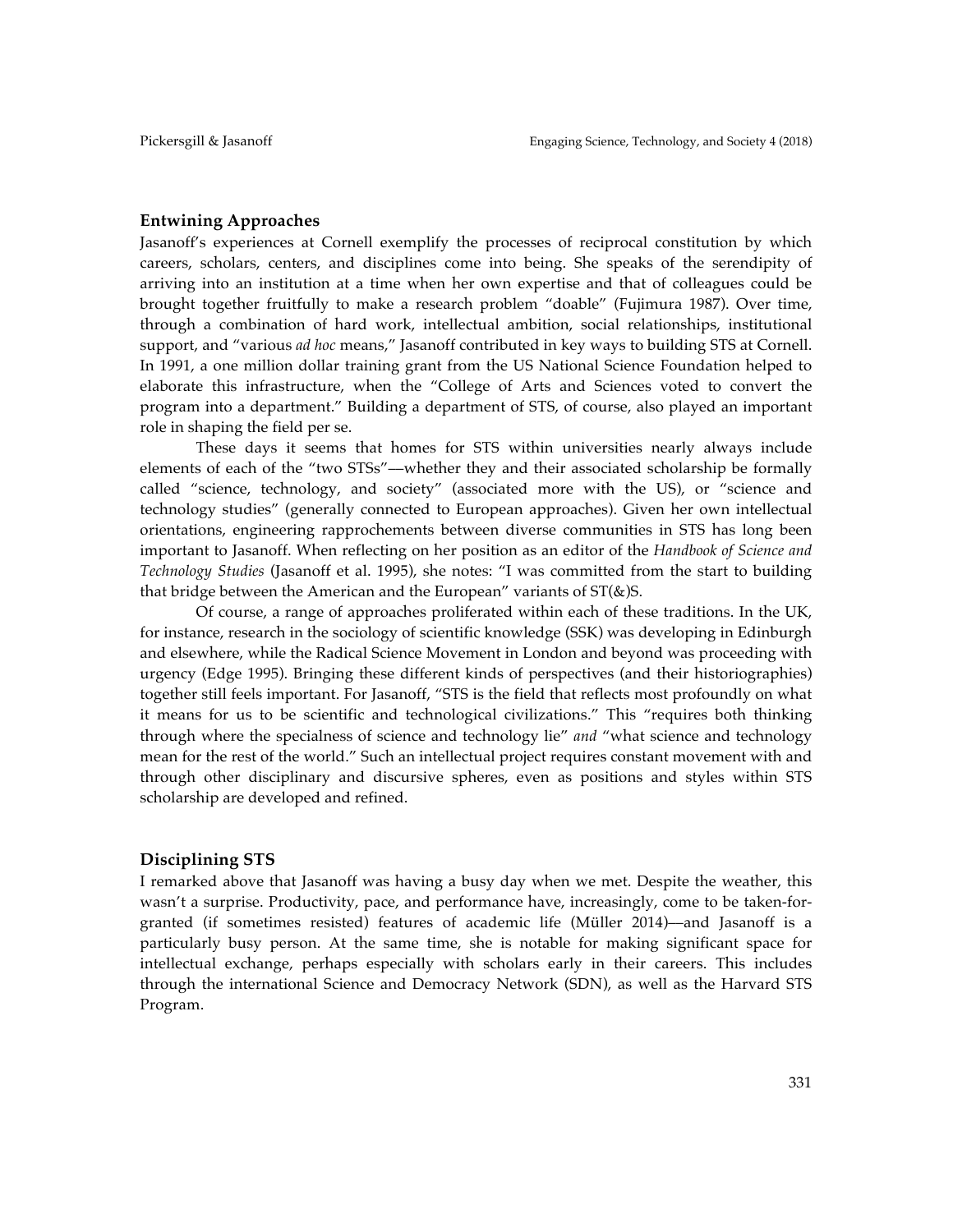The Program itself is a reminder of how "centered" STS tends to be within universities. While social science and humanities departments commonly have one or more STS-inclined scholars on staff, cross-faculty STS programs, institutes, and centers are common. This has ramifications for mentorship, scholarship, and training. Jasanoff argues that in STS, "we have to pay lots more attention to training." Underscoring her own substantial commitment to engaging with (and facilitating dialogue between) younger scholars, she rightly asserts that "we have to train people to be generous and charitable." The ontology of STS is a matter of some enduring contention, but Jasanoff is clear on her position: she "would like to see STS go more in the direction of the disciplines." This includes STS options for students of more traditionally recognized ways of knowing about the world (history, engineering, *etcetera*), but also undergraduates who want to take STS as a bachelor's degree in its own right.

Some universities (such as Cornell and University College London) take the path Jasanoff recommends. Others (including Edinburgh) tend to provide a limited number of undergraduate course offerings while reserving dedicated STS degrees for postgraduates. How does this hierarchy develop a particular imaginary of what STS is? Conversations about university degree provision are often practical (and economic) in orientation, focusing on nitty-gritty matters of who might teach what, which students might take the course, and, increasingly, how much they would be willing to pay for it. As we know from STS scholarship, it is precisely such concerns that shape the development of fields and the production of knowledge (Capshew 1999)**.**

#### **In the Making**

Jasanoff describes how, for her, "a good field is always a field in the making." Clearly, STS is an (inter)discipline that is constantly being made and remade, as scholars come to interrogate evermore empirical cases and further expand and sharpen conceptual toolkits. Jasanoff's own career and scholarship exemplify the processes of co-production between knowledge and social order that she has so carefully elucidated in other epistemic domains (Jasanoff 2004; 2005). As STS develops, and as the social worlds we work in and with shift and change, it's exciting to ask: what's next?

# **Author Biography**

Sheila Jasanoff is Pforzheimer Professor of Science and Technology Studies at Harvard's John F. Kennedy School of Government. Her work explores the ways in which science and technology interact with the law, politics, and policy of modern democracies, paying particular attention to the nature of public reason. Jasanoff's scholarship has emphasized the "co-production" of science and social order, and introduced terms such as "sociotechnical imaginaries" and "bioconstitutionalism" into the conceptual vocabularies of the social sciences and humanities. With degrees in mathematics, linguistics and law, Jasanoff came to STS through cross-national research comparing the regulation of toxic substances in the US, the UK and Germany. This work demonstrated how political culture shapes both the production and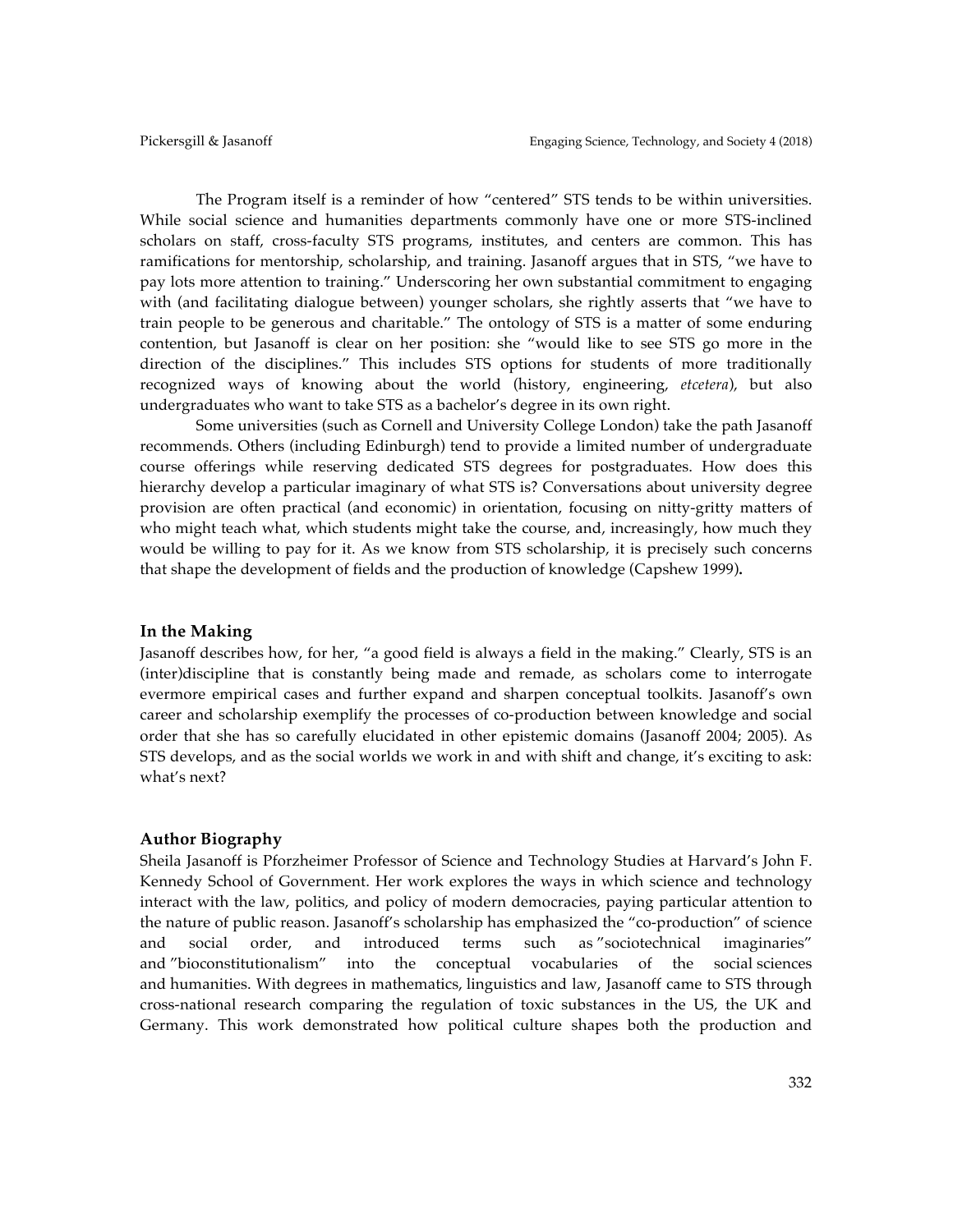deployment of evidence, and the recognition and negotiation of expertise in policymaking. Her subsequent research has retained this focus on international comparison, including work on Bhopal, the IPCC, and the global environmental movement. Before taking up her current position she was founding chair of the STS Department at Cornell University. She has held many important appointments, such as serving as President of the Society for Social Studies of Science, and regularly works with and writes for non-STS audiences, such as scientists and wider publics, drawing on insights of STS to analyze––and shape––contested issues in science policy.

#### **Author Biography**

Martyn Pickersgill is Wellcome Trust Reader in Social Studies of Biomedicine in Edinburgh Medical School. His research examines the international circulation of scientific and medical knowledge, and its instantiation within healthcare, law and policy, and everyday life. Pickersgill's work has focused in particular on the social and historical dimensions of neuroscience, psychiatry, and psychology. It has cast new light on (for instance) sociotechnical innovation within mental health praxis, the (co)production of normativities in clinical and laboratory work, and the configuration of subjectivities in relation to novel epistemologies. Pickersgill has held grants and fellowships from a range of bodies, including the Wellcome Trust, Leverhulme Trust, and British Academy. In 2014, he co-founded the Centre for Science, Knowledge and Policy (SKAPE), and remains an Associate Director; Pickersgill is currently codeveloping a new Centre for Biomedicine, Self, and Society (seeded with a £1 million award from the Wellcome Trust). He is committed to diverse forms of engagement with a range of sectors and actors, and has participated in dialogical events in pubs, cinemas, hospitals, and beyond; increasingly, Pickersgill employs public engagement as a research method in itself. In 2015, the Royal Society of Edinburgh awarded him its Henry Duncan Medal.

#### **References**

- Capshew, J. H. 1999. *Psychologists on the March: Science, Practice, and Professional Identity in America, 1929-1969*. Cambridge: Cambridge University Press.
- Edge, D. 1995. "Reinventing the wheel." In *Handbook of Science and Technology Studies* edited by S. Jasanoff, G. E. Markle, J. C. Petersen, and T. Pinch. 3-24. London: Sage.
- Fujimura, J. 1987. "Constructing 'do-able' problems in cancer research: Articulating alignment." *Social Studies of Science* 17(2):257-293.
- Jasanoff, S. ed. 2004. *States of Knowledge: The Co-Production of Science and Social Order.* London: Routledge.
- Jasanoff, S. 2005. *Designs on Nature: Science and Democracy in Europe and the United States.*  Princeton, NJ: Princeton University Press.
- Jasanoff, S., G. E. Markle, J. C. Petersen and T. Pinch. eds. 1995. *Handbook of Science and Technology Studies*. London: Sage.